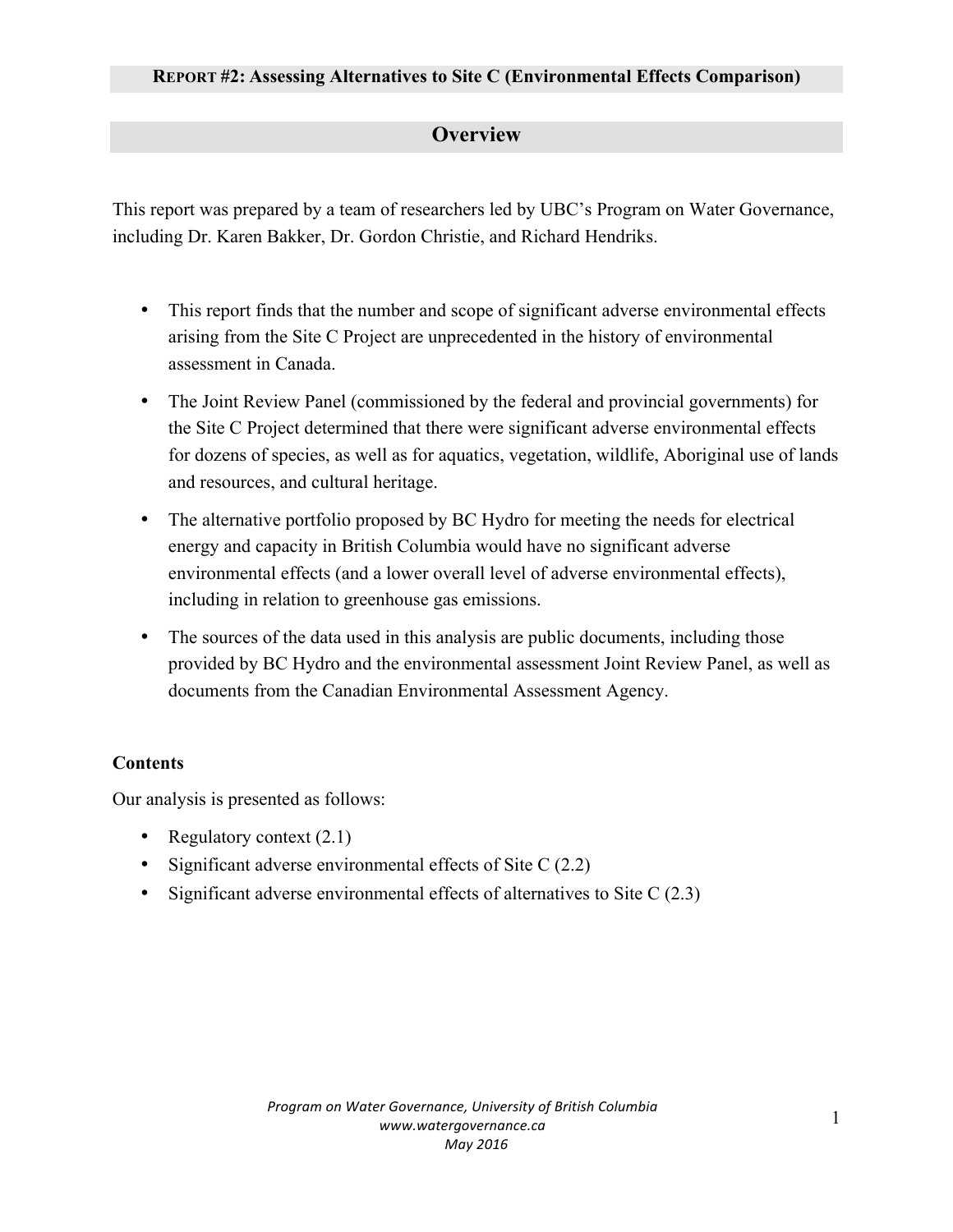## **2.1** *Regulatory context*

The determination of whether or not a proposed project is likely to result in "significant adverse environmental effects" is fundamental to environmental assessment in Canada. The Canadian Environmental Assessment Agency defines environmental assessment as a process that:

- identifies potential adverse environmental effects;
- proposes measures to mitigate those adverse environmental effects;
- predicts whether there will be significant adverse environmental effects, including cumulative environmental effects, after mitigation measures are implemented; and
- uses follow-up programs to verify the accuracy of the environmental assessment and the effectiveness of the mitigation measures.

The purpose of this process is to minimize or avoid adverse environmental effects before they occur and to incorporate environmental factors into decision-making.<sup>1</sup>

For its part, the BC Environmental Assessment Office views environmental assessment as:

…an integrated process for identifying, mitigating and evaluating the potential significant adverse environmental, economic, social, heritage, and health effects that may occur during the life of a reviewable project.<sup>2</sup>

Significance is determined in relation to residual environmental effects, which are those adverse effects that remain following implementation of mitigation measures. The environmental effects are broadly assessed to be inclusive of biophysical, socioeconomic, cultural heritage and health effects. Significance is determined on the basis of key criteria, including: magnitude, geographic extent, timing, frequency, duration, and reversibility. If it is determined that one or more residual environmental effects are significant, the likelihood of those effects occurring is also evaluated.<sup>3</sup>

### **2.2** *Significant adverse environmental effects of the Site C Project*

### **2.2.1 Environmental Assessment of the Site C Project**

In May 2011, BC Hydro submitted a project description for the Site C Project to the Canadian Environmental Assessment Agency and the BC Environmental Assessment Office, initiating

<sup>&</sup>lt;sup>1</sup> Canadian Environmental Assessment Agency. Undated. Basics of Environmental Assessment. Available at: http://www.ceaaacee.gc.ca/default.asp?lang=En&n=B053F859-1)<br>
<sup>2</sup> BC EAO. 2015. Environmental Assessment User Guide: An Overview of Environmental Assessment in British Columbia, p.3.<br>
<sup>3</sup> Canadian Environmental Assessment Agency. 2015. Op

is Likely to Cause Significant Adverse Environmental Effects under the *Canadian Environmental Assessment Act*, 2012. Available at: http://www.ceaa-acee.gc.ca/default.asp?lang=En&n=363DF0E1-1.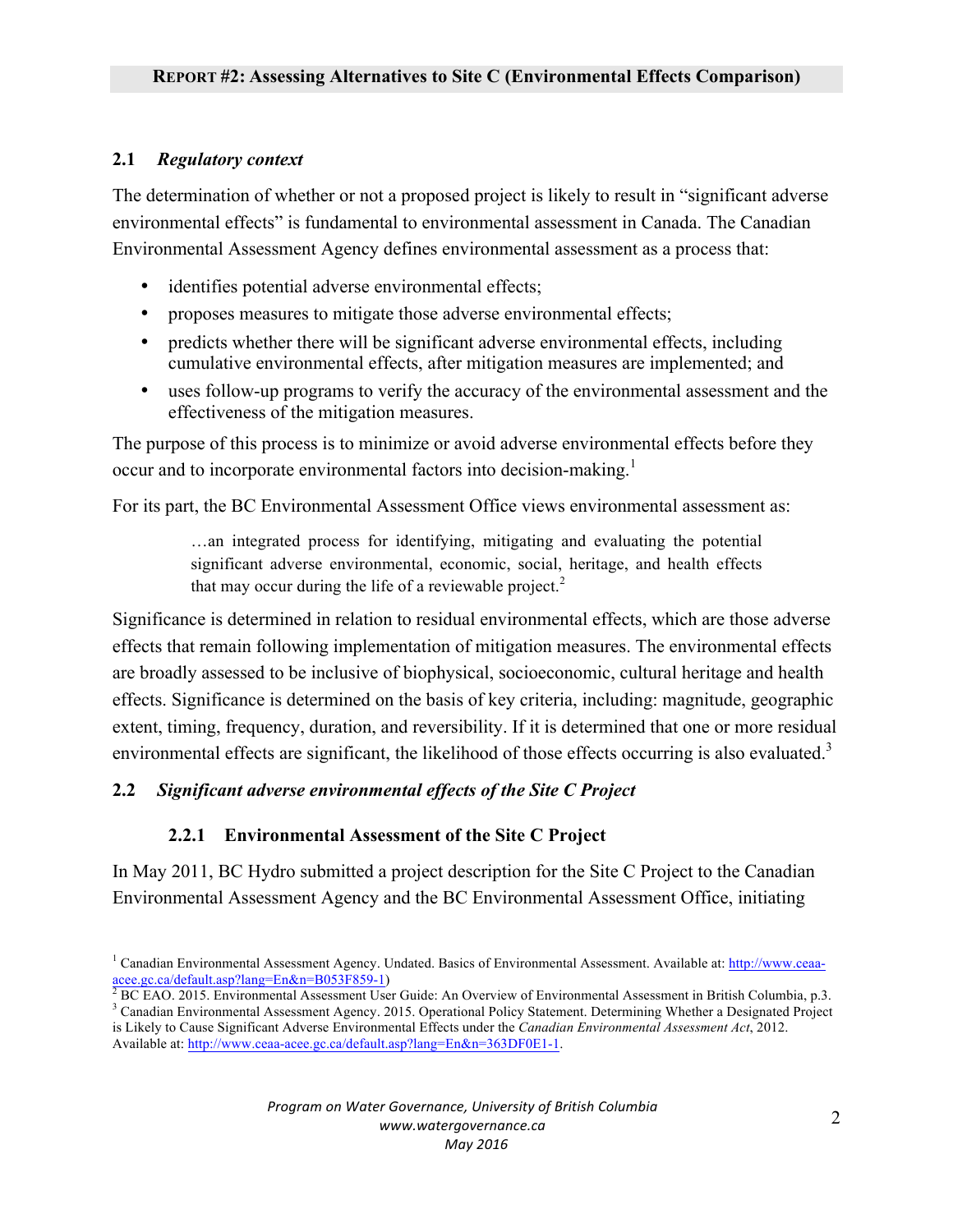federal and provincial environmental assessments. Several months later, in February 2012, the federal Minister of the Environment and the provincial Minister of Environment finalized terms of reference for a Joint Review Panel (JRP), establishing the scope, procedures and methods for conducting the environmental assessment.<sup>4</sup>

In August 2013, following review of BC Hydro's environmental impact statement by the government agencies, Aboriginal groups and the public, the Ministers appointed the JRP. The three-person Panel consisted of a former senior-level federal government deputy minister as Chairperson and joint appointee, a former senior-level provincial assistant deputy minister as the provincial government appointee, and a communications consultant with prior experience as a panel member, including for a large-scale hydroelectric project, as the federal appointee.

Following a series of information requests, public hearings, and a 90-day period for synthesis and report drafting, the JRP released its final report $<sup>5</sup>$  in May 2014. The report makes a number of</sup> recommendations and draws a number of conclusions respecting the environmental effects of the Site C Project, mitigation measures designed to address some of those effects, and the significance of residual effects following mitigation.

## **2.2.2 The findings of the JRP in context**

The findings of the JRP with respect to significant adverse environmental effects of the Site C Project are summarized below.

| Aquatic                  | Vegetation                                            | Wildlife                                                                                                                                                       | Aboriginal<br><b>Use</b>                                                          | <b>Cultural</b><br>Heritage    | Other                                                                                                               |
|--------------------------|-------------------------------------------------------|----------------------------------------------------------------------------------------------------------------------------------------------------------------|-----------------------------------------------------------------------------------|--------------------------------|---------------------------------------------------------------------------------------------------------------------|
| fish and fish<br>habitat | at-risk and<br>sensitive<br>ecological<br>communities | - 16 breeding bird<br>species<br>- western toad<br>- broad-winged hawk<br>- short-eared owl<br>- eastern red bat<br>- little brown myotis<br>- northern myotis | fishing<br>opportunities and<br>practices for<br>Treaty 8 First<br><b>Nations</b> | physical heritage<br>resources | loss of<br>agricultural<br>production of<br>the Peace<br>River valley<br>bottomlands to<br>the farmers<br>who would |

**Table 2.1. Significant adverse environmental effects – Site C Project<sup>6</sup>** 

 $<sup>6</sup>$  Ibid., Appendix 1 List of Panel's Conclusions and Recommendations.</sup>

#### *Program on Water Governance, University of British Columbia www.watergovernance.ca May 2016*

<sup>4</sup> The Minister of the Environment, Canada – The Minister of Environment, British Columbia. February 2012. Agreement to Conduct a Cooperative Environmental Assessment, including the Establishment of a Joint Review Panel, of the Site C Clean

Energy Project, (CEAR #63919-130) ['Panel Agreement'].<br><sup>5</sup> Site C Joint Review Panel. May 2014. Report of the Joint Review Panel: Site C Clean Energy Project BC Hydro (CEAR #63919-2771).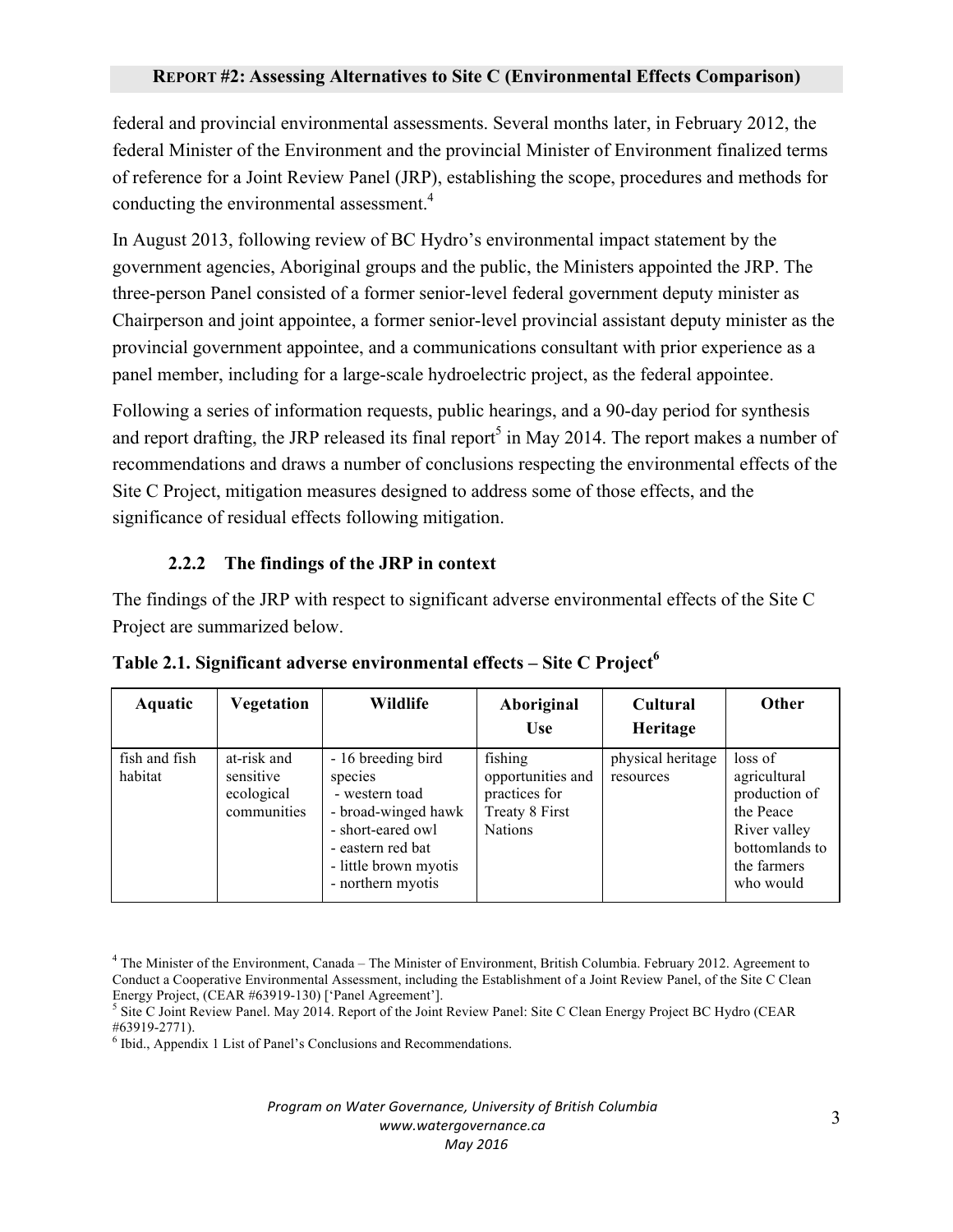|                               |                                                                            |                                                                                   |                                                                                                  |                                                                                           | bear the loss                                                                                     |
|-------------------------------|----------------------------------------------------------------------------|-----------------------------------------------------------------------------------|--------------------------------------------------------------------------------------------------|-------------------------------------------------------------------------------------------|---------------------------------------------------------------------------------------------------|
| cumulative<br>effects on fish | wetlands, in<br>particular<br>valley bottom<br>wetlands                    | migratory birds<br>relying on valley<br>bottom habitat during<br>their life cycle | hunting and non-<br>tenured trapping<br>for Treaty 8 First<br><b>Nations</b>                     | cultural heritage<br>resources for<br>both Aboriginal<br>and non-<br>Aboriginal<br>people | loss of<br>navigation use<br>for the small<br>number of<br>people who<br>traverse the<br>dam site |
|                               | rare plants                                                                | cumulative effects on<br>all wildlife species<br>listed above                     | other traditional<br>uses of the land<br>for Treaty 8 First<br><b>Nations</b>                    | cumulative<br>adverse effects<br>on heritage<br>resources                                 |                                                                                                   |
|                               | cumulative<br>effects on<br>vegetation<br>and<br>ecological<br>communities | possible cumulative<br>effects on fisher                                          | cumulative<br>effects on current<br>use of lands and<br>resources for<br>traditional<br>purposes | visual resources                                                                          |                                                                                                   |

For those less familiar with environmental assessment in Canada, Table 2.1 may appear unremarkable. In the federal context, however, a determination by the Canadian Environmental Assessment Agency or a review panel of one or more significant adverse environmental effects is neither a trivial matter nor a common occurrence. Such a finding requires the Minister of Environment to decide whether she concurs with this determination and, if so, she must then refer to the Governor in Council (i.e. Cabinet) for a decision on whether those significant adverse environmental effects are justified in the circumstances.

Since the enactment of the *Canadian Environmental Assessment Act* in 1992, over 120 major projects have been assessed either through i) comprehensive study under the prior *Act* ("CEAA 1992"), ii) as designated projects under the current *Act* ("CEAA 2012"), or iii) through review panels established solely by the federal government or jointly with a provincial government.<sup>7</sup> Of these projects, only a total of ten (10), in addition to the Site C Project, have been determined to have significant adverse environmental effects. These projects are listed below in Table 2.2, and

 $7$  Canadian Environmental Assessment Agency. 1996 to 2014. Departmental Performance Reports. Available at: http://www.ceaa-acee.gc.ca/default.asp?lang=En&n=C5C19E38-1.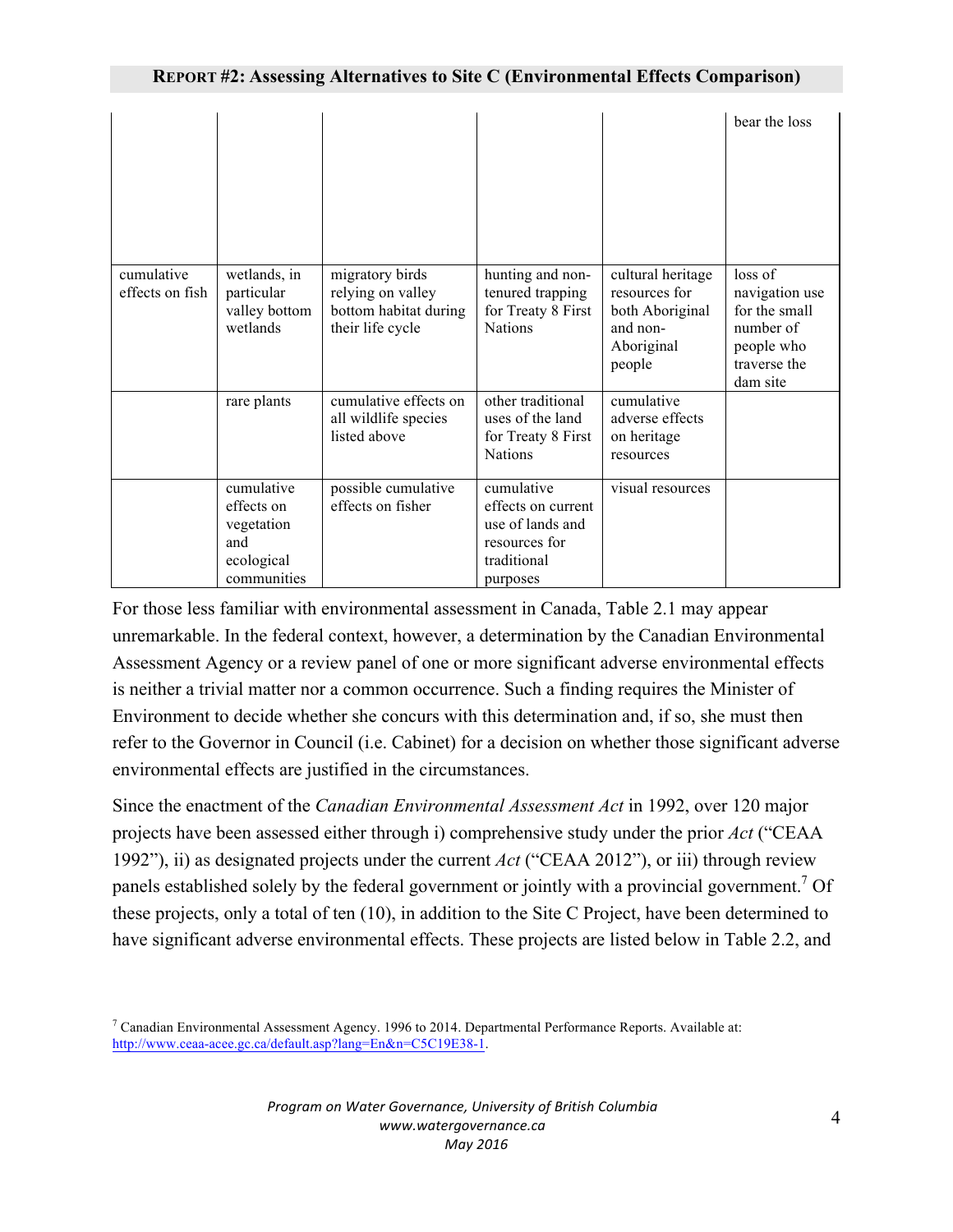their significant effects are described.

In addition to the projects listed in Table 2.2, several other large-scale (> 200 MW) new-build hydroelectric projects have been reviewed under the *Canadian Environmental Assessment Act* and been predicted to have no significant adverse environmental effects. These projects include (total installed capacity; year assessment completed):

- Eastmain 1-A and Rupert Diversion Project  $(893 \text{ MW}; 2006)^8$
- Keeyask Generation Project (695 MW; 2014)<sup>9</sup>
- Romaine Hydroelectric Complex  $(1550 \text{ MW}; 2009)^{10}$
- Wuskwatim Generation Project  $(200 \text{ MW}, 2005)^{11}$

Within this context, the findings of significant adverse environmental effects by the Site C JRP are unprecedented in the history of environmental assessment under the *Canadian Environmental Assessment Act*.

*Program on Water Governance, University of British Columbia www.watergovernance.ca May 2016*

<sup>8</sup> Federal Review Panel for the Eastmain-1-A and Rupert Diversion Project. 2006. Environmental Assessment of the Eastmain-1- A and Rupert Diversion Project Panel Report.<br><sup>9</sup> Canadian Environmental Assessment Agency. 2014. Keeyask Generation Project Comprehensive Study Report.

 $10$  Canadian Environmental Assessment Agency – Bureau d'audiences publiques sur l'environnement. 2009. Romaine River

Hydroelectric Complex Development Project: Investigation and Public Hearing Report (Translation).

<sup>&</sup>lt;sup>11</sup> Canadian Environmental Assessment Agency. 2005. Wuskwatim Generation Project Comprehensive Study Report.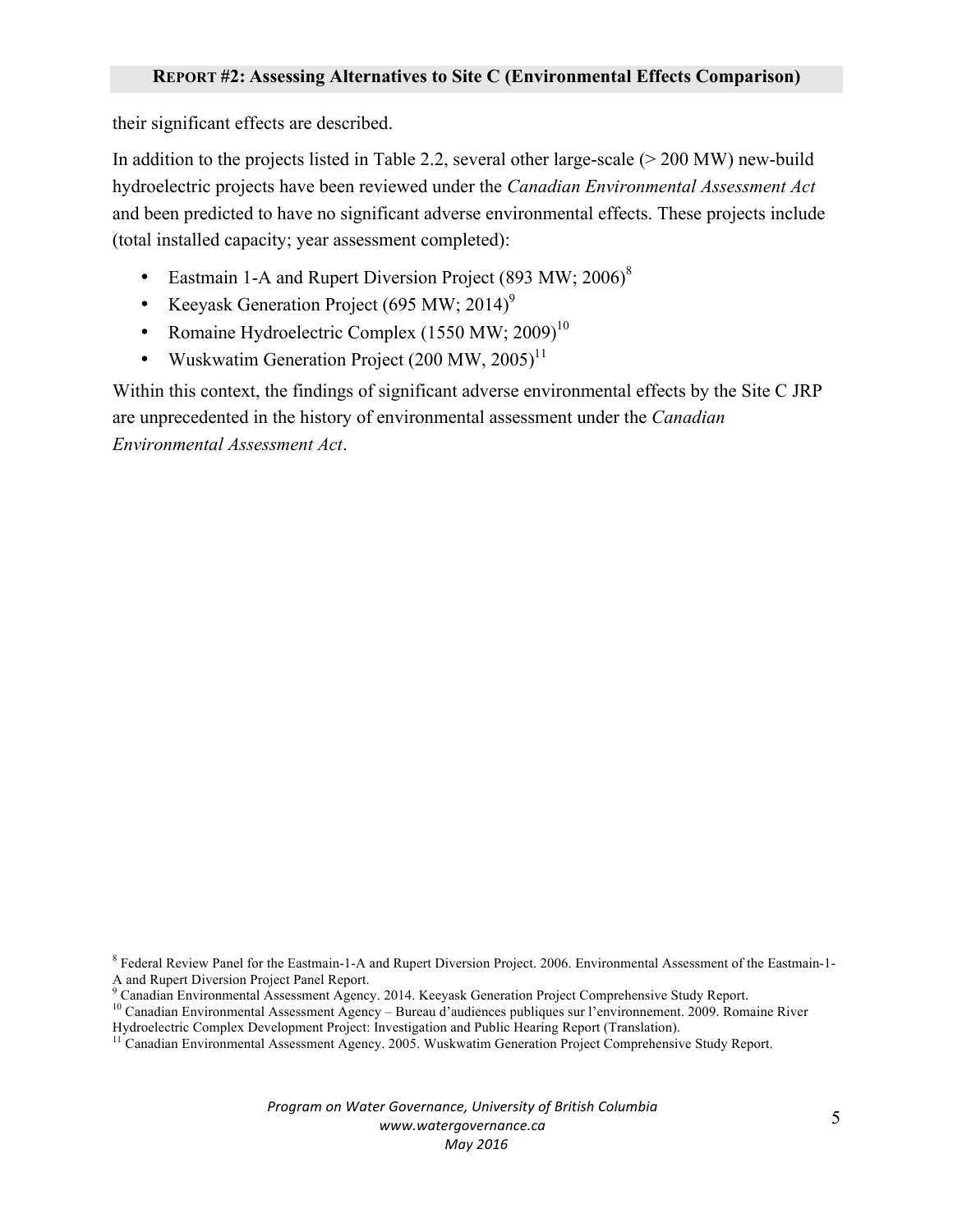| Name                                                                                                                            | Air | Aquatic                                                                                                                                      | Vegetation                                                                                                                                                                                                           | Wildlife                                                                                                                                                                                                                                                                                                 | Aboriginal<br><b>Use</b>                                                                                   | Cultural<br>Heritage |
|---------------------------------------------------------------------------------------------------------------------------------|-----|----------------------------------------------------------------------------------------------------------------------------------------------|----------------------------------------------------------------------------------------------------------------------------------------------------------------------------------------------------------------------|----------------------------------------------------------------------------------------------------------------------------------------------------------------------------------------------------------------------------------------------------------------------------------------------------------|------------------------------------------------------------------------------------------------------------|----------------------|
| Cheviot Coal Project <sup>12</sup><br>EA Decision $-2001$<br>Approved<br>Currently in operation                                 |     | fish and fish<br>habitat                                                                                                                     |                                                                                                                                                                                                                      |                                                                                                                                                                                                                                                                                                          | traditional uses<br>and sites                                                                              |                      |
| Encana Shallow Gas Infill<br>Development Project <sup>13</sup><br>EA Decision $-2012$<br>Not approved                           |     |                                                                                                                                              | three species:<br>- tiny cryptanthe<br>- small-flowered<br>sand verbena<br>- slender mouse-<br>ear-cress                                                                                                             | cumulative<br>effects on<br>- Ord's kangaroo<br>rat<br>- Sprague's pipit                                                                                                                                                                                                                                 |                                                                                                            |                      |
| Jackpine [Oilsands] Mine<br>Expansion Project <sup>14</sup><br>EA Decision - 2013<br>Approved<br>Pending investment<br>decision |     |                                                                                                                                              | wetlands,<br>traditional plant<br>potential areas,<br>wetland-reliant<br>species at risk<br>cumulative<br>environmental<br>effects on<br>wetlands,<br>traditional plant<br>potential areas.<br>old-growth<br>forests | migratory birds<br>that are wetland-<br>reliant or species<br>at risk,<br>biodiversity<br>cumulative<br>environmental<br>effects on<br>wetland-reliant<br>species at risk<br>and migratory<br>birds, old-growth<br>forest reliant<br>species at risk<br>and migratory<br>birds, caribou,<br>biodiversity | cumulative<br>environmental<br>effects on<br>Aboriginal<br>traditional land<br>use, rights, and<br>culture |                      |
| Kemess North Copper -<br>Gold Mine Project <sup>15</sup><br>EA Decision $-2008$<br>Not approved                                 |     | possibly on<br>downstream<br>hydrological<br>regimes, water<br>quality and<br>aquatic<br>systems;<br>possibly on<br>fish and fish<br>habitat |                                                                                                                                                                                                                      |                                                                                                                                                                                                                                                                                                          | loss of Duncan<br>(Amazay) Lake as<br>culturally and<br>socially<br>detrimental for<br>Aboriginal people   |                      |

## **Table 2.2. Significant adverse environmental effects of all other Projects reviewed under CEAA since its enactment in 1992**

<sup>12</sup> Alberta Energy and Utilities Board – Canadian Environmental Assessment Agency. 2000. Report of the EUB-CEAA Joint Review Panel: Cheviot Coal Project Mountain Park Area, Alberta Cardinal River Coals Ltd.

<sup>15</sup> Kemess North Copper-Gold Mine Project Joint Review Panel. 2007. Kemess North Copper-Gold Mine Project Joint Review Panel Report.

> *Program on Water Governance, University of British Columbia www.watergovernance.ca May 2016*

<sup>&</sup>lt;sup>13</sup> Joint Review Panel Established by the Federal Minister of the Environment and the Alberta Energy and Utilities Board. 2009. Report of the Joint Review Panel: Encana Shallow Gas Infill Development Project Canadian Forces Base Suffield National Wildlife Area, Alberta.

<sup>&</sup>lt;sup>14</sup> Joint Review Panel Established by the Federal Minister of the Environment and the Energy Resources Conservation Board. 2013. Report of the Joint Review Panel: Shell Canada Energy Jackpine Mine Expansion Project.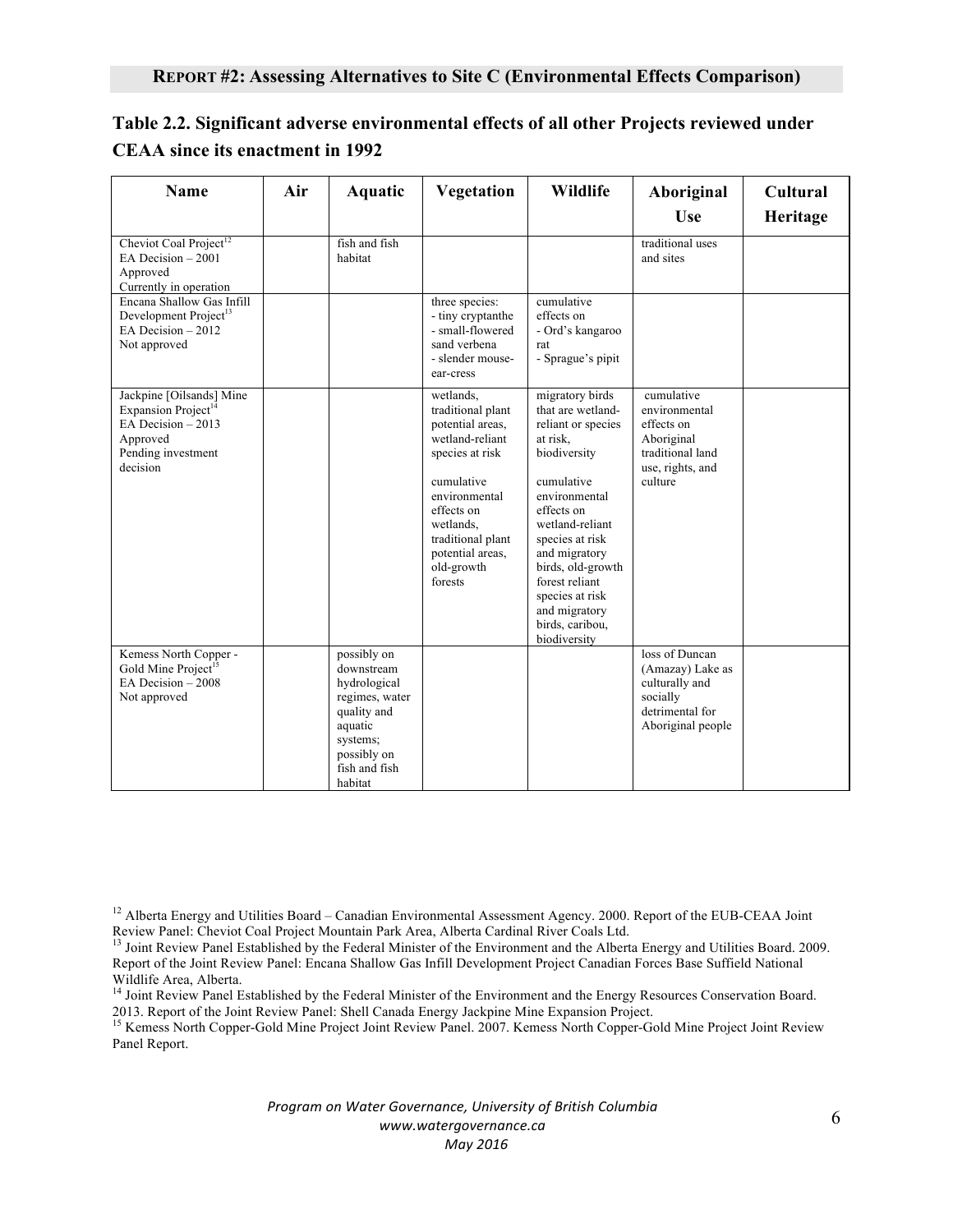### **REPORT #2: Assessing Alternatives to Site C (Environmental Effects Comparison)**

| Labrador Island<br>Transmission Link <sup>16</sup><br>EA Decision $-2013$<br>Approved<br>Under construction                  |             |                                                                                                                                                                                        |                                                                                     | caribou                                                                                                                                   |                                                                                                                             |                                                                                                                                                        |
|------------------------------------------------------------------------------------------------------------------------------|-------------|----------------------------------------------------------------------------------------------------------------------------------------------------------------------------------------|-------------------------------------------------------------------------------------|-------------------------------------------------------------------------------------------------------------------------------------------|-----------------------------------------------------------------------------------------------------------------------------|--------------------------------------------------------------------------------------------------------------------------------------------------------|
| LNG Canada <sup>17</sup><br>EA Decision $-2015$<br>Approved<br>Pending investment<br>decision                                | <b>GHGs</b> |                                                                                                                                                                                        |                                                                                     |                                                                                                                                           |                                                                                                                             |                                                                                                                                                        |
| Lower Churchill<br>Hydroelectric Generation<br>Project <sup>18</sup><br>EA Decision - 2012<br>Approved<br>Under construction |             | fish habitat and<br>the final fish<br>assemblage                                                                                                                                       | the overall loss<br>of terrestrial<br>habitat; wetlands<br>and riparian<br>habitats | caribou                                                                                                                                   | fishing and seal<br>hunting in the<br>event of new<br>consumption<br>advisories as a<br>result of elevated<br>methylmercury | culture and<br>heritage,<br>particularly with<br>respect to the<br>"loss of the river"<br>as a highly<br>valued cultural<br>and spiritual<br>landscape |
| New Prosperity Gold-<br>Copper Mine Project <sup>19</sup><br>EA Decision $-2014$<br>Not approved                             |             | fish and fish<br>habitat;<br>water quality<br>in Fish Lake<br>(Teztan Biny);<br>water quality<br>in Wasp Lake;<br>water quality<br>in the down<br>gradient<br>receiving<br>environment | wetland and<br>riparian<br>ecosystems                                               | cumulative effect<br>on the South<br>Chilcotin grizzly<br>bear population;<br>cumulative effect<br>on the regional<br>moose<br>population | Tsilhqot'in<br>current use of<br>lands and<br>resources for<br>traditional<br>purposes                                      | Tsilhqot'in<br>cultural heritage;<br>Tsilhqot'in<br>archaeological<br>and historical<br>resources                                                      |
| Northern Gateway<br>Project <sup>20</sup><br>EA Decision $-2014$<br>Approved<br>Pending investment<br>decision               |             |                                                                                                                                                                                        |                                                                                     | cumulative<br>effects for certain<br>populations of<br>woodland<br>caribou and<br>grizzly bear                                            |                                                                                                                             |                                                                                                                                                        |
| Whites Point Quarry and<br>Marine Terminal Project <sup>21</sup><br>EA Decision $-2007$<br>Not approved                      |             |                                                                                                                                                                                        |                                                                                     |                                                                                                                                           |                                                                                                                             | valued<br>environmental<br>component<br>represented by<br>the "core values"<br>of the affected<br>communities                                          |

### **2.3** *Significant adverse environmental effects of the alternatives to Site C*

In light of the determinations of the JRP with respect to the significant adverse environmental

Quarry and Marine Terminal Project Joint Review Panel Report.

<sup>&</sup>lt;sup>16</sup> Canadian Environmental Assessment Agency. 2013. Labrador-Island Transmission Link Comprehensive Study Report.<br><sup>17</sup> British Columbia Environmental Assessment Office. 2015. LNG Canada Export Terminal Project Assessment Newfoundland and Labrador, and the Minister for Intergovernmental Affairs for Newfoundland and Labrador. 2011. Report of the Joint Review Panel: Lower Churchill Hydroelectric Generation Project Nalcor Energy Newfoundland and Labrador.

<sup>&</sup>lt;sup>19</sup> Review Panel Established by the Federal Minister of the Environment. 2013. Report of the Federal Review Panel New Prosperity Gold-Copper Mine Project Taseko Mines Ltd. British Columbia.<br><sup>20</sup> National Energy Board – Canadian Environmental Assessment Agency. 2013. Connections: Report of the Joint Review Panel

for the Enbridge Northern Gateway Project Volumes 1 and 2.<br><sup>21</sup> Whites Point Quarry and Marine Terminal Project Joint Review Panel. 2007. Environmental Assessment of the Whites Point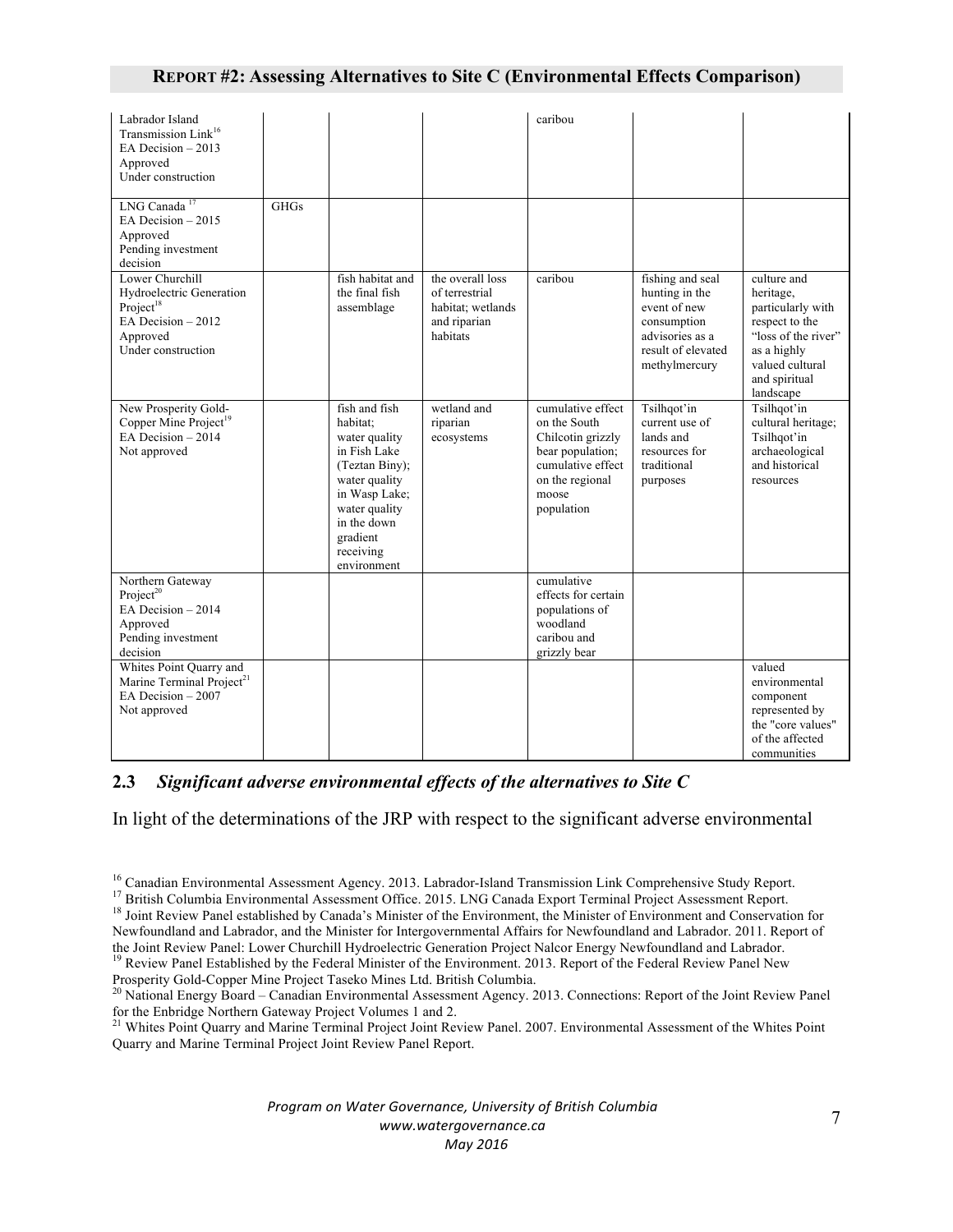effects of the Site C Project, the issue arises as to whether the alternative portfolios of electricity resources for meeting the electricity needs identified by BC Hydro could also result in significant adverse environmental effects. To the extent that these alternatives to the Site C Project would also impose significant adverse environmental effects, the relative environmental costs of the Site C Project would be reduced, and approval of the Project more justifiable.

## **2.3.1 Alternatives to the Site C Project**

In its Integrated Resource Plan (IRP) and in its environmental impact statement (EIS) for the Site C Project, BC Hydro compared three alternative portfolios of resources for meeting the needs for electrical energy and dependable capacity. These portfolios all make up approximately the same 5,100 GWh of annual energy and 1,100 MW of dependable capacity as the Site C Project, as shown in Table 2.3.

| <b>Portfolios</b>            | <b>Clean</b>                         |                                | Clean + Thermal #1                   |                      | Clean + Thermal #2                   |                         | Site C                               |                         |
|------------------------------|--------------------------------------|--------------------------------|--------------------------------------|----------------------|--------------------------------------|-------------------------|--------------------------------------|-------------------------|
|                              | <b>Dependable</b><br><b>Capacity</b> | <b>Annual</b><br><b>Energy</b> | <b>Dependable</b><br><b>Capacity</b> | <b>Annual Energy</b> | <b>Dependable</b><br><b>Capacity</b> | Annual<br><b>Energy</b> | <b>Dependable</b><br><b>Capacity</b> | Annual<br><b>Energy</b> |
| <b>Supply-side Resources</b> | <b>MW</b>                            | GWh/year                       | МW                                   | GWh/year             | <b>MW</b>                            | GWh/year                | МW                                   | GWh/year                |
| Site C                       |                                      |                                |                                      |                      |                                      |                         | 1100                                 | 5100                    |
| <b>GM Shrum</b>              | 220                                  |                                |                                      |                      | 220                                  |                         |                                      |                         |
| <b>Revelstoke 6</b>          | 488                                  | 26                             | 488                                  | 26                   | 488                                  | 26                      |                                      |                         |
| <b>Municipal Solid Waste</b> | 36                                   | 312                            | 36                                   | 312                  | 36                                   | 312                     |                                      |                         |
| <b>Natural Gas (SCGT)</b>    |                                      |                                | 588                                  | 924                  | 392                                  | 616                     |                                      |                         |
| <b>Pumped Storage</b>        | 500                                  | $-364$                         |                                      |                      |                                      |                         |                                      |                         |
| Wind                         |                                      | 5126                           |                                      | 3839                 |                                      | 4148                    |                                      |                         |
| Totals                       | 1244                                 | 5100                           | 1112                                 | 5101                 | 1136                                 | 5102                    | 1100                                 | 5100                    |

**Table 2.3. BC Hydro's Integrated Resource Plan Portfolios**

The resources included in these portfolios consist of available resources for meeting the needs within regulatory, planning and technical constraints, including the provincial energy objectives in the *Clean Energy Act*.

- Clean portfolio wind resources for energy, additional capacity at Revelstoke 6, capacity upgrades at G.M. Shrum, municipal solid waste generation, and pumped storage hydro
- Clean  $+$  Thermal  $#1$  wind resources for energy, Revelstoke 6, municipal solid waste generation, and natural gas generation (6 simple cycle gas turbines)
- Clean + Thermal  $#2$  wind resources for energy, Revelstoke 6, G.M. Shrum, municipal solid waste generation and natural gas generation (4 simple cycle gas turbines)
- Site C portfolio includes the Site C Project for an in-service date of F2024

The objectives of the *Clean Energy Act*, discussed further in Briefing Note #3 *The Regulatory*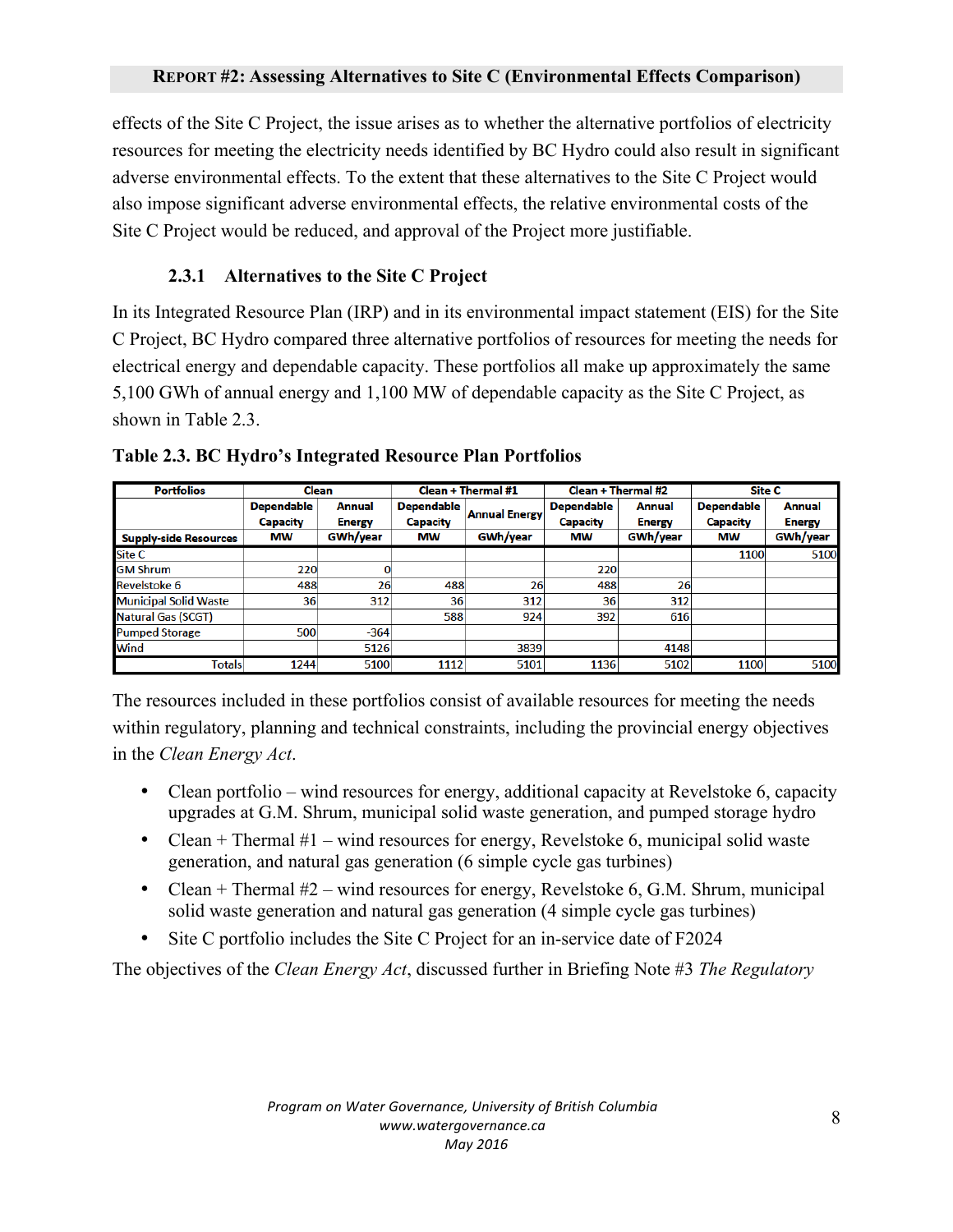*Process for the Site C Project*, include that BC Hydro's rates "remain among the most competitive of rates charged by public utilities in North America."<sup>22</sup> As such, the comparative costs of the portfolios are also relevant to the consideration of the justification of environmental effects. The following table illustrates the present value (PV) cost differences determined by BC Hydro in its IRP.

| <b>Portfolio Type</b> | Site C<br>Timing   | <b>Portfolios without Site C</b><br>Portfolio PV (M\$) | <b>Portfolios with Site C</b><br>Portfolio PV (M\$) | <b>PV Difference (MS)</b><br>(Portfolio without Site C minus)<br>Portfolio with Site C) |
|-----------------------|--------------------|--------------------------------------------------------|-----------------------------------------------------|-----------------------------------------------------------------------------------------|
| Clean                 | F <sub>2</sub> 024 | 6,766                                                  | 6,138                                               | 630                                                                                     |
| Generation            | F <sub>2026</sub>  | 6,741                                                  | 5,864                                               | 880                                                                                     |
| $Clean + Thermal$     | F <sub>2</sub> 024 | 6,030                                                  | 5,883                                               | 150                                                                                     |
| Generation            | F <sub>2026</sub>  | 6,001                                                  | 5,608                                               | 390                                                                                     |

| Table 2.4. Portfolio present value for Site C base case analysis <sup>23</sup> |  |  |
|--------------------------------------------------------------------------------|--|--|
|                                                                                |  |  |

Some observations:

- Developing all clean generation without Site C is about \$500 million more expensive than similar portfolios with some thermal generation (i.e. natural gas);
- Developing all clean generation without Site C or natural gas is at least \$600 million more costly than portfolios with Site C, natural gas or both; and
- The benefit of Site C compared to the clean + thermal alternative in 2024 is \$150 million, which represents 1.7% of the current estimated cost of Site C of \$8.8 billion.

The most recent project cost estimate for Site C is a Class 2 cost estimate as defined by AACE International, which means that the expected accuracy range in the estimate is -5% to -15% low to  $+5\%$  to  $+20\%$  high, which is much greater than the cost difference between the alternative portfolios.<sup>24, 25</sup> The clean + thermal portfolios therefore provide the most likely alternatives to the Site C Project, while still meeting the requirements of the *Clean Energy Act*, including with respect to greenhouse gas emissions and competitive electricity rates.

## **2.3.2 Environmental effects of the alternatives to Site C Project**

In light of the determinations of the JRP respecting the significant adverse environmental effects

<sup>&</sup>lt;sup>22</sup> *Clean Energy Act*, SBC 2010, c22, s.2(f).<br><sup>23</sup> BC Hydro. 2013. BC Hydro Integrated Resource Plan, Appendix 6A Portfolio Results, p.6A-36.<br><sup>24</sup> United States Society on Dams. 2012. Guidelines for Construction Cost Es for the Process Industries, p.3.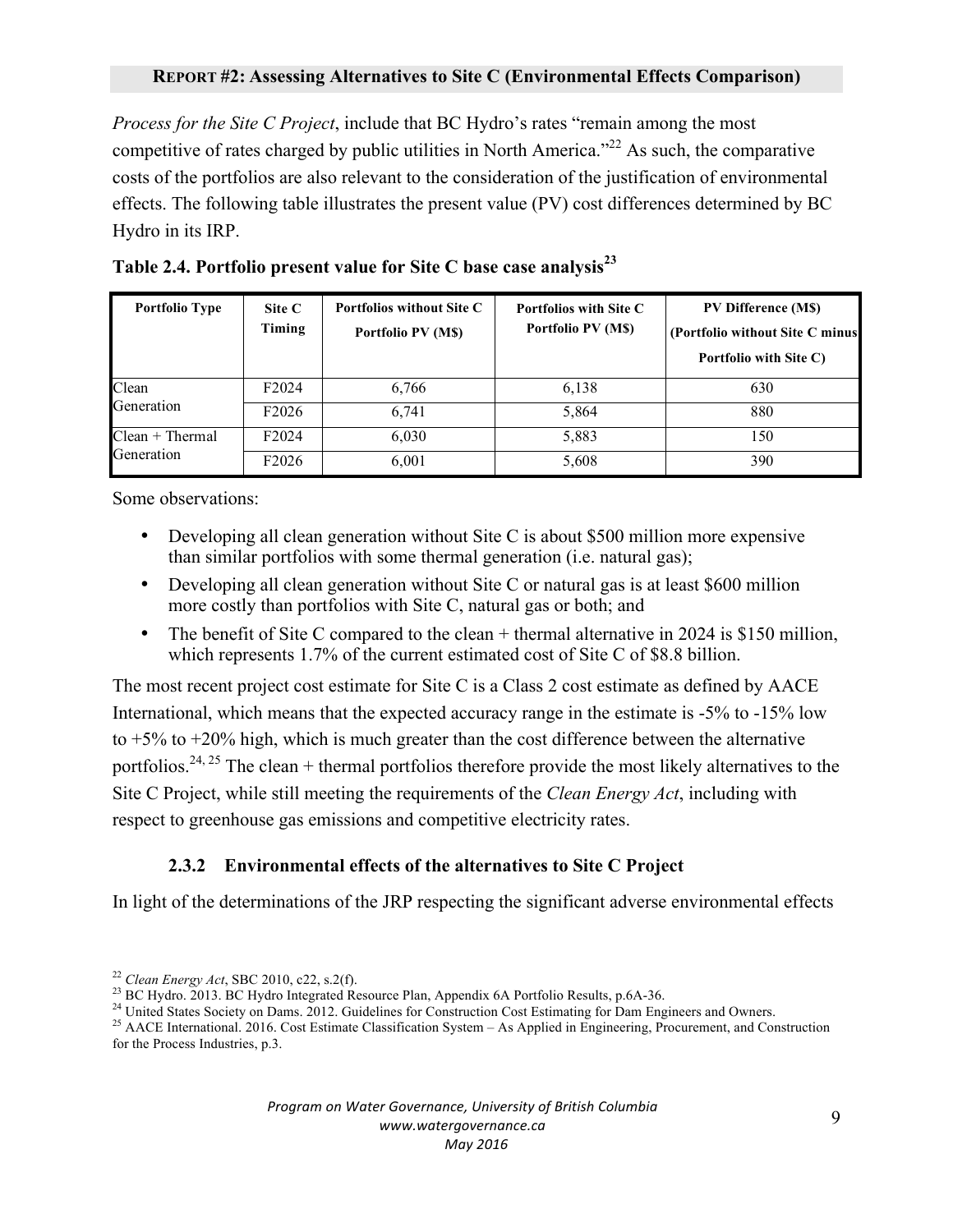### **REPORT #2: Assessing Alternatives to Site C (Environmental Effects Comparison)**

of the Site C Project, the issue arises as to whether the clean + thermal alternative portfolios could also result in significant adverse environmental effects, including in relation to greenhouse gas emissions. The resources composing the Clean + Thermal #2 portfolio are considered below in terms of the likelihood they could result in significant adverse environmental effects that would require justification in a manner similar to the Site C Project.

### GM Shrum and Revelstoke 6 capacity upgrades

In recent years, BC Hydro has implemented several upgrades to existing heritage hydroelectric facilities as part of its Resource Smart program, including upgrades at the Revelstoke, Mica and GM Shrum generating stations. The largest remaining Resource Smart projects available for development are Revelstoke 6 (with a dependable capacity of 488 MW) and GM Shrum Units 1- 5 (with a capacity increase of 220 MW).

Revelstoke 6 would involve the addition of a 500 MW turbine inside an existing generating station. The project would be identical to Revelstoke 5, a capacity upgrade undertaken recently at the same generating station. An environmental assessment of Revelstoke 5 was completed in 2007 by each of the federal and provincial governments. Each assessment reached similar conclusions:

> The general conclusion of the environmental assessment is that there are no likely significant adverse effects as a result of the Project, with the implementation of proposed commitments, including effects monitoring and follow-up measures.<sup>26</sup> [emphasis added]

A capacity increase at GM Shrum Units 1-5 would be identical to capacity upgrades previously undertaken at GM Shrum Units 6-8. On March 12, 2007, the BC Environmental Assessment Office determined that the GM Shrum Units 6-8 upgrades did not require an environmental assessment certificate for the following reason:

> …the Project will not have a significant adverse environmental, economic, social, heritage or health effect after taking into account practical means of preventing or reducing to an acceptable level any potential adverse effects of the Project."<sup>27</sup> [emphasis added]

On the basis of these prior identical projects, the potential for significant environmental effects

<sup>&</sup>lt;sup>26</sup> BC Environmental Assessment Office and Fisheries and Oceans Canada. 2007. Revelstoke Generating Station Unit 5 Project Assessment Report, p.97.<br><sup>27</sup> BC EAO. 2007. Letter of March 12, 2007 from Joan Hesketh, Associate Deputy Minister to Benjamin Sparrow, BC Hydro.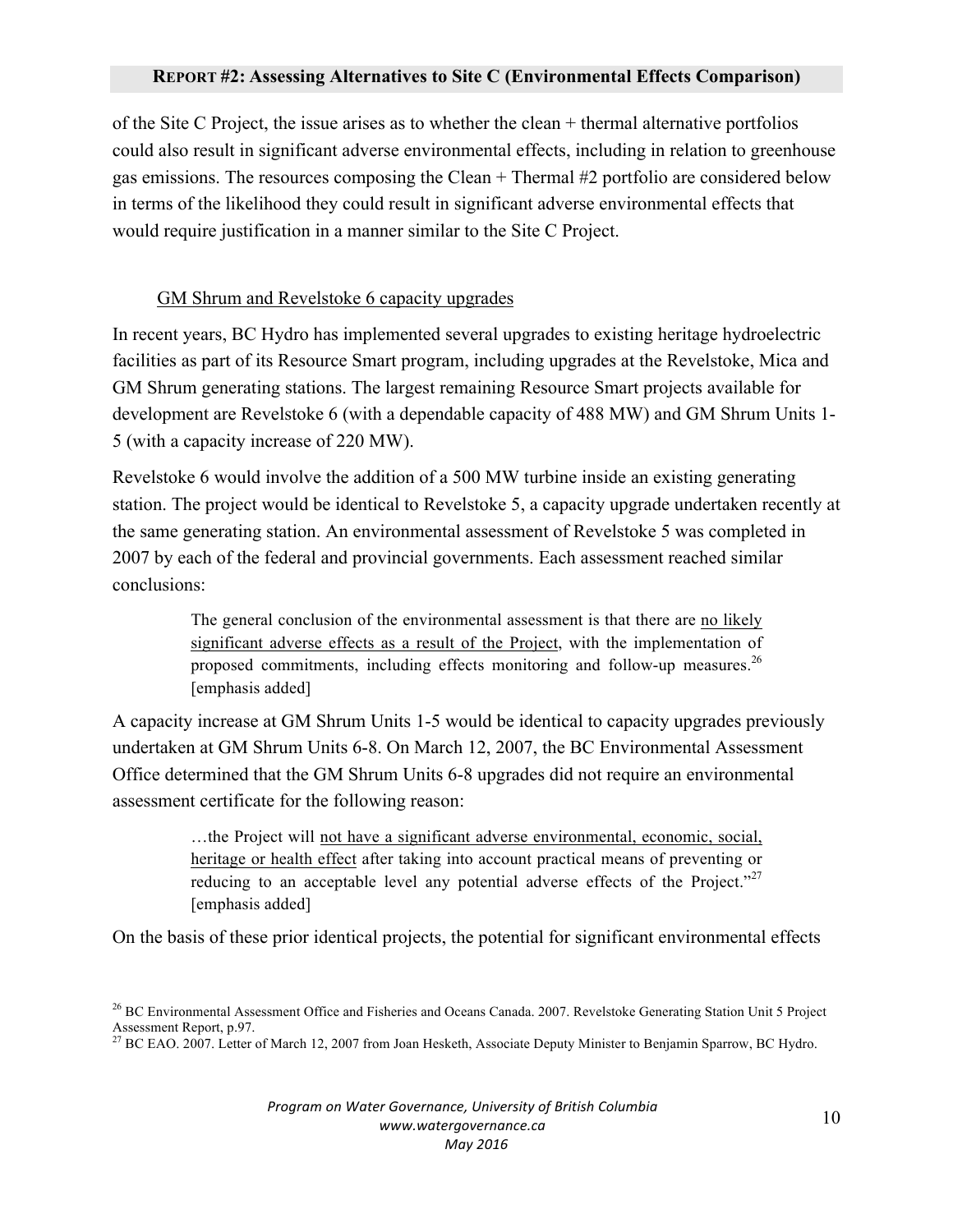from Revelstoke 6 and GM Shrum Units 1-5 capacity upgrades is considered to be nil.

### Municipal Solid Waste (MSW)

MSW refers to the mass burn incineration of municipal solid waste into usable electricity, following pre-processing of waste to remove oversized, non-combustible, hazardous or explosive materials. Considered a form of "clean energy" under the *Clean Energy Act*, MSW is generally promoted by the province as part of a strategy to manage municipal solid waste in BC. Recently reviewed MSW projects include the 100 MW Gold River Power Project, which did not trigger federal environmental assessment and was exempted from the requirement to obtain a provincial environmental assessment certificate after the EAO "concluded that the proposed Project will not cause significant adverse effects after mitigation."28

The MSW projects contemplated as part of the alternative portfolio are smaller in size than the approved Gold River Power Project, and presuming that similar mitigation measures are employed and the MSW projects are appropriately sited, the likelihood of significant adverse environmental effects is considered to be nil.

### Wind

Wind power technologies, appropriately designed and sited, are generally considered to be one of the lowest overall impact forms of electricity generation available. According to BC Hydro, land impacts total about 100 ha for a typical 100 MW wind facility in British Columbia.<sup>29</sup> Freshwater impacts from on-shore wind development are temporary in nature, resulting from construction of access roads or from clearing of transmission interconnections near wetlands or lakes. Atmospheric emissions are limited to turbine manufacture and construction activities, with no emissions during actual operations.

Nonetheless, wind turbines have the potential to affect wildlife, particularly birds and bats. Environment Canada recently assessed the geographic, seasonal, and taxonomic variation in the magnitude of national-scale bird mortality and in population-level effects on species and groups across Canada.<sup>30</sup> Combined, cat predation and collisions with windows, vehicles, and transmission lines caused > 95% of all mortality; the highest industrial causes of mortality were the electrical power and agriculture sectors. The electric power sector examined by Environment Canada included transmission-line collisions, hydro reservoirs, electrocutions, transmission-line

<sup>&</sup>lt;sup>28</sup> BC EAO. 2009. The Gold River Power Project Order Under Section 10(1)(b), p.2.<br><sup>29</sup> BC Hydro. November 2013. Integrated Resource Plan, Appendix 3A-4 2013 Resource Options Report Update, Resources Options Database (RODAT) Summary Sheets, p.227.

Calvert, A.M. et al. 2013. A Synthesis of Human-related Avian Mortality in Canada. Avian Conservation and Ecology 8(2):11.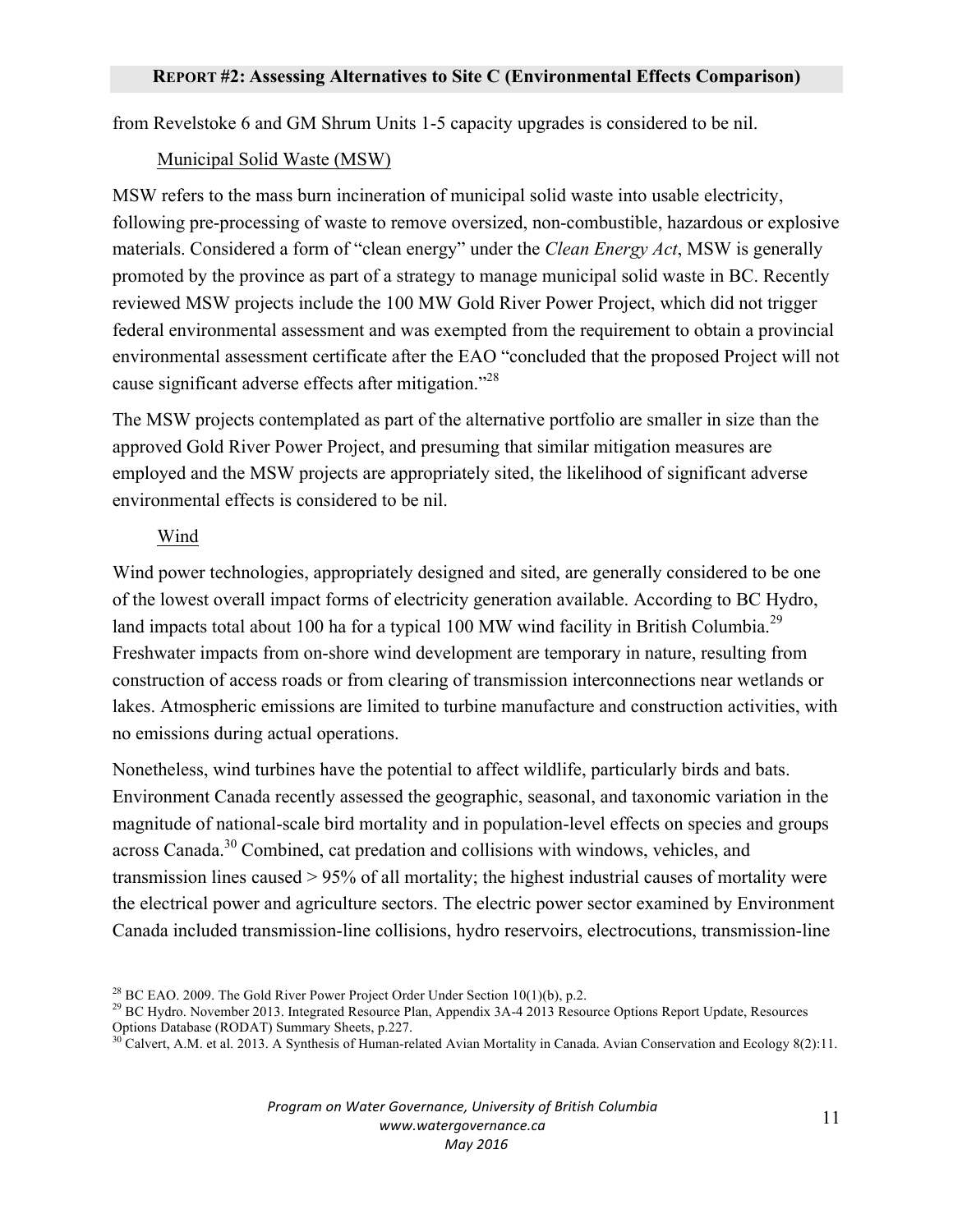maintenance, and wind energy. However, it was not wind energy but transmission line collisions that composed the dominant cause of bird deaths within this sector, and transmission lines would be common to all supply-side electricity resources, and not only wind energy.

During the past 15 years, environmental assessments of several dozen wind projects totaling more than 10,000 MW have been completed in seven provinces, including  $BC<sup>31</sup>$  Ontario<sup>32</sup> and Quebec.<sup>33</sup> To date, not a single project has required justification of significant adverse environmental effects as part of project approval. Post-construction monitoring of birds and bats is typically required as part of licencing. With proper turbine siting and avoidance of development in areas known or determined to have significant bird, bat or other wildlife populations, adverse effects can be minimized, and no significant adverse environmental effects would be expected.

### Natural Gas

The natural gas resources contemplated in the clean + thermal portfolios consist of simple cycle gas turbines (SCGTs) developed in 100 MW increments, only as necessary to meet peak capacity requirements. A new natural gas facility has not been commissioned in BC for many years, and so there are no recent examples of environmental assessments for these facilities in the Province.

The total area of land impacted by a typical 100-MW natural gas facility is on the order of 30 ha, with no expected freshwater impacts.<sup>34</sup> This compares to over 5,000 ha each of impacted land and freshwater areas for the Site C Project.<sup>35</sup>

The air emissions of principal concern from SCGTs are nitrogen oxides  $(NO<sub>x</sub>)$ , carbon monoxide and to a lesser extent volatile organic compounds and particulate matter. Nitrogen oxide formation and emissions are controlled using  $low-NO_x$  combustors, water injection, and selective catalytic reduction (SCR) systems. Carbon monoxide and unburned hydrocarbons originate from incomplete fuel combustion, and formation is reduced by "good combustion practices" (proper air/fuel ratio, temperature, and residence times), and by an oxidation catalyst in the exhaust

<sup>31</sup> BC EAO. Undated. Project List Report. Available at:<br> $\frac{http://a100.gov.bc.ca/appsdata/epic/html/deploy/epic$  project list report.html.

 $\frac{32}{32}$  Government of Ontario. Undated. Renewable Energy Projects Listing. Available at: https://www.ontario.ca/environment-and-<br>energy/renewable-energy-projects-listing.

Hydro Quebec. Undated. Wind farms and generating stations covered by supply contracts. Available at: http://www.hydroquebec.com/distribution/en/marchequebecois/parc\_eoliens.html.<br><sup>34</sup> BC Hydro. 2013. Integrated Resource Plan, Appendix 3A-4 2013 Resource Options Report Update, Resources Options

Database (RODAT) Summary Sheets, p.475.

<sup>35</sup> *Ibid*., p.469.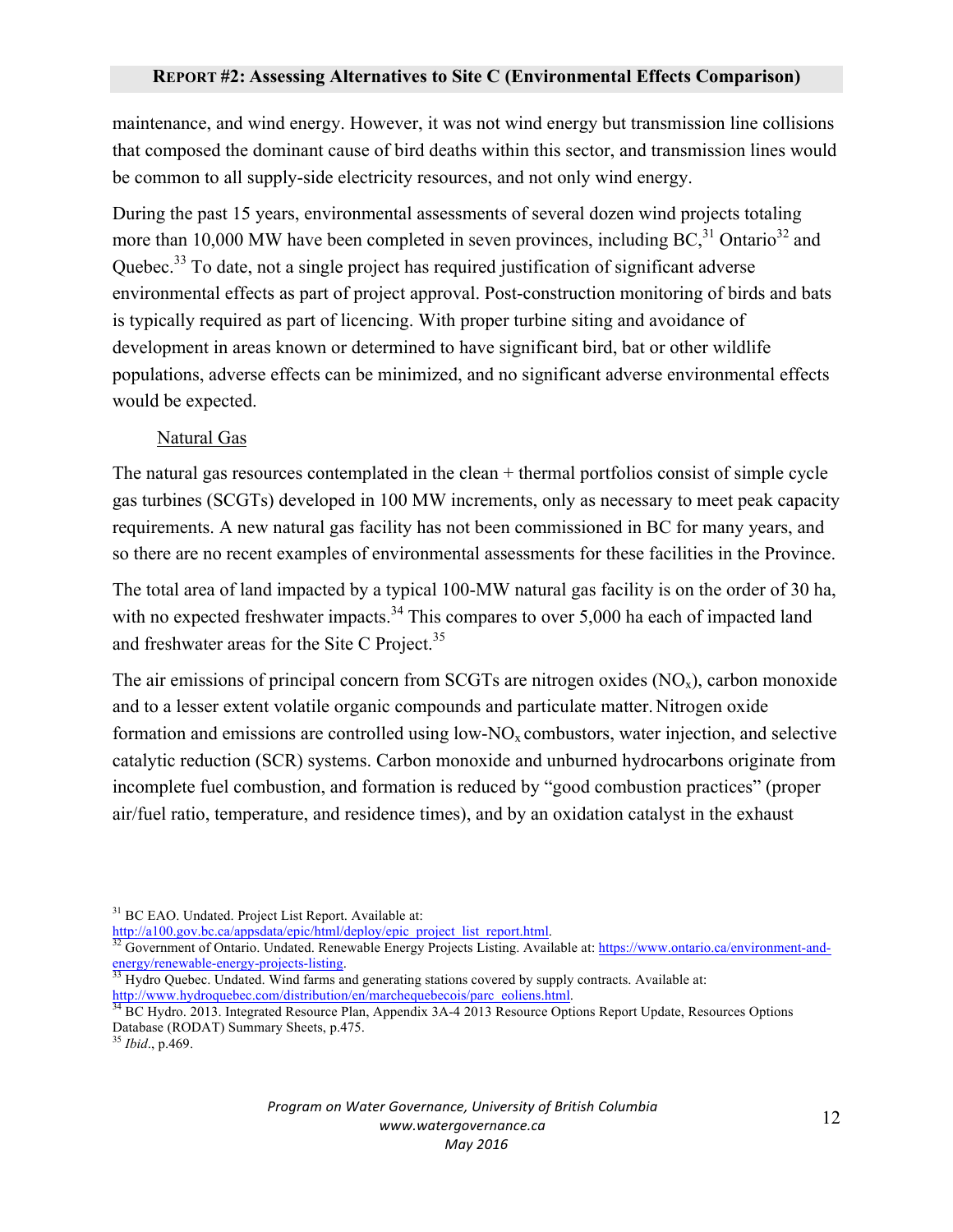system.<sup>36</sup> With these mitigations, the limited hours of operation of natural gas peaking facilities, and appropriate facility siting, the air contaminant emissions from a typical SCGT would not be considered significant.

## Greenhouse gas emissions

Of additional concern in light of the requirements under the *Clean Energy Act*, the resources in the Clean + Thermal #2 portfolio, including MSW generation and SCGTs, produce carbon dioxide as a product of complete combustion of carbon, as well as methane from upstream natural gas infrastructure. Though technology for separating  $CO<sub>2</sub>$  from the plant exhaust is available, it is unlikely that  $CO_2$  removal technology would be employed for an SCGT because of its relatively small size and limited hours of operation. In addition, wind resources produce greenhouse gas emissions as a result of construction activities and materials manufacture.

In its IRP, BC Hydro determined greenhouse gas emission rates (in  $CO<sub>2</sub>e/GWh$ ) specific to each supply-side resource.<sup>37</sup> BC Hydro initially based these rates only on direct emissions from fuel combustion, and excluded emissions from other phases of the resource life cycle, including construction, land clearing, emissions embedded in materials, etc. BC Hydro notes that these emissions are "generally small in comparison to emissions from fuel combustion at a power plant".<sup>38</sup> While this is true for MSW and natural gas facilities, since the emissions occur almost exclusively during operations, the relatively large quantity of wind resources in the alternative portfolios does sum to a measurable level of greenhouse gas emissions resulting from construction and embedded emissions in materials, as shown in the following table summarizing the greenhouse gas emissions for the Clean + Thermal #2 portfolio.

| <b>Resources</b>    | $Clean + Thermal #2$        |  |  |
|---------------------|-----------------------------|--|--|
|                     | (kt CO <sub>2</sub> e/year) |  |  |
| <b>GM</b> Shrum     |                             |  |  |
| Revelstoke 6        |                             |  |  |
| <b>MSW</b>          | 217                         |  |  |
| Natural Gas (SCGTs) |                             |  |  |

|  |  | Table 2.5. GHG emission estimates – Clean + Thermal #2 Portfolio <sup>39</sup> |  |  |  |  |
|--|--|--------------------------------------------------------------------------------|--|--|--|--|
|--|--|--------------------------------------------------------------------------------|--|--|--|--|

<sup>36</sup> US EPA. 1995. Compilation of Air Pollutant Emission Factors, Section 3.1 Stationary Gas Turbines.<br><sup>37</sup> BC Hydro. 2013. Integrated Resource Plan Appendix 3A-4: 2013 Resource Options Report Update Appendix 3.<br><sup>38</sup> BC H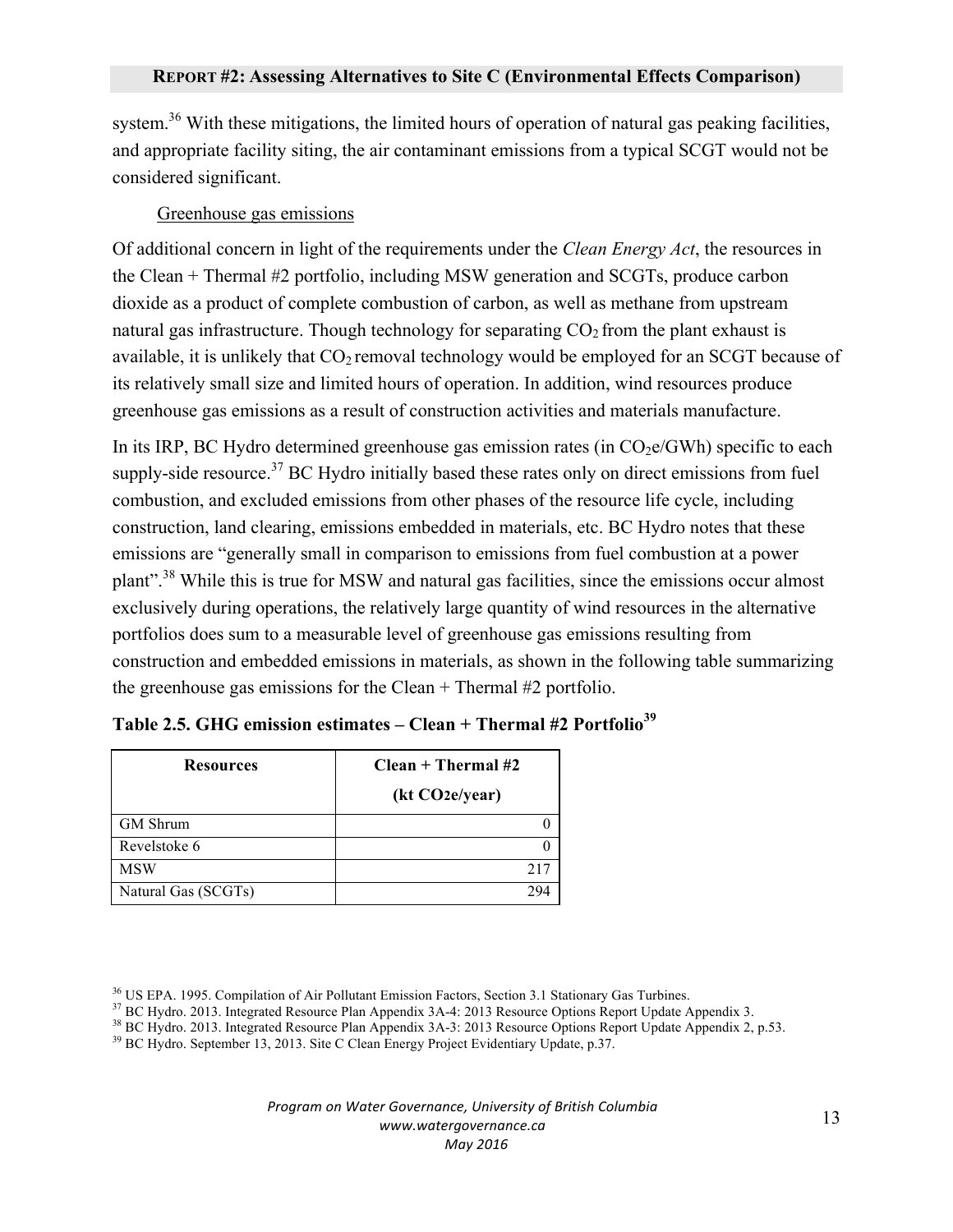| $Wind^{40}$   | IJΟ |
|---------------|-----|
| <b>Totals</b> | 569 |

The Site C Project also produces greenhouse gas emissions, including construction-related emissions, life-cycle emissions from manufacturing of materials and equipment, and reservoirrelated emissions. In preparing its emissions estimate for the Site C Project, BC Hydro considered both "likely" (lower emission) and "conservative" (higher emission) scenarios.<sup>41</sup> In order to assess the uncertainty of these estimates, BC Hydro also undertook a sensitivity analysis of various input parameters in order to develop "minimum likely" and "maximum conservative" estimates.

The resulting total Site C greenhouse gas emissions, including construction-related emissions, for the 108-year construction and operation period are summarized below.

|                                 | <b>Minimum</b>         | <b>Likely</b>          | <b>Conservative</b>    | <b>Maximum</b>         |
|---------------------------------|------------------------|------------------------|------------------------|------------------------|
|                                 | (kt CO <sub>2</sub> e) | (kt CO <sub>2</sub> e) | (kt CO <sub>2</sub> e) | (kt CO <sub>2</sub> e) |
| Operations                      | 2,713                  | 4,344                  | 5,825                  | 6,970                  |
| <b>Construction - Materials</b> | 628                    | 628                    | 1,060                  | 1,060                  |
| Construction - Fuel             | 363                    | 363                    | 417                    | 417                    |
| Construction - Electricity      | 6                      | 6                      | ⇁                      |                        |
| <b>TOTAL</b>                    | 3,710                  | 5,341                  | 7,309                  | 8,454                  |
| <b>Annual (over 108 years)</b>  | 34.4                   | 49.5                   | 67.7                   | 78.3                   |

**Table 2.6. Range of GHG emission estimates – Site C Project<sup>42</sup>** 

The Clean + Thermal #2 portfolio (569 kt  $C_0$ <sub>2</sub>e/year) differs from the Site C portfolio (34.4 to 78.3 kt C0<sub>2</sub>e/year) by on the order of 500 kt CO<sub>2</sub>e/year. To place this difference in context, it represents less than 1% of BC's current emissions, 1.25% of BC's 2030 target emissions and 3.7% of the BC's 2050 target emissions under BC Hydro's assumptions.

The  $\sim$ 500 kt CO<sub>2</sub>e/year difference between Site C and the Clean + Thermal #2 portfolio can also be considered in the context of other existing, recently approved, and potential future emission

 $^{40}$  BC Hydro. 2013. Site C Clean Energy Project EIS, Volume 2, Section 15: Greenhouse Gases, Table 15.11 Emissions Intensity – Project Compared with other Generation.

<sup>–</sup> Project Compared with other Generation. <sup>41</sup> BC Hydro. 2013. Site C Clean Energy Project Environmental Impact Statement. Volume 2 Appendix S: Site C Clean Energy

Project: Greenhouse Gases Technical Report. Prepared for BC Hydro by Stantec Consulting Ltd., p.84.  $^{42}$  CO<sub>2</sub> equivalents (CO<sub>2</sub>e) calculated on a 100-year global warming potential of 21 for CH<sub>4</sub> and 310 for N<sub>2</sub>O.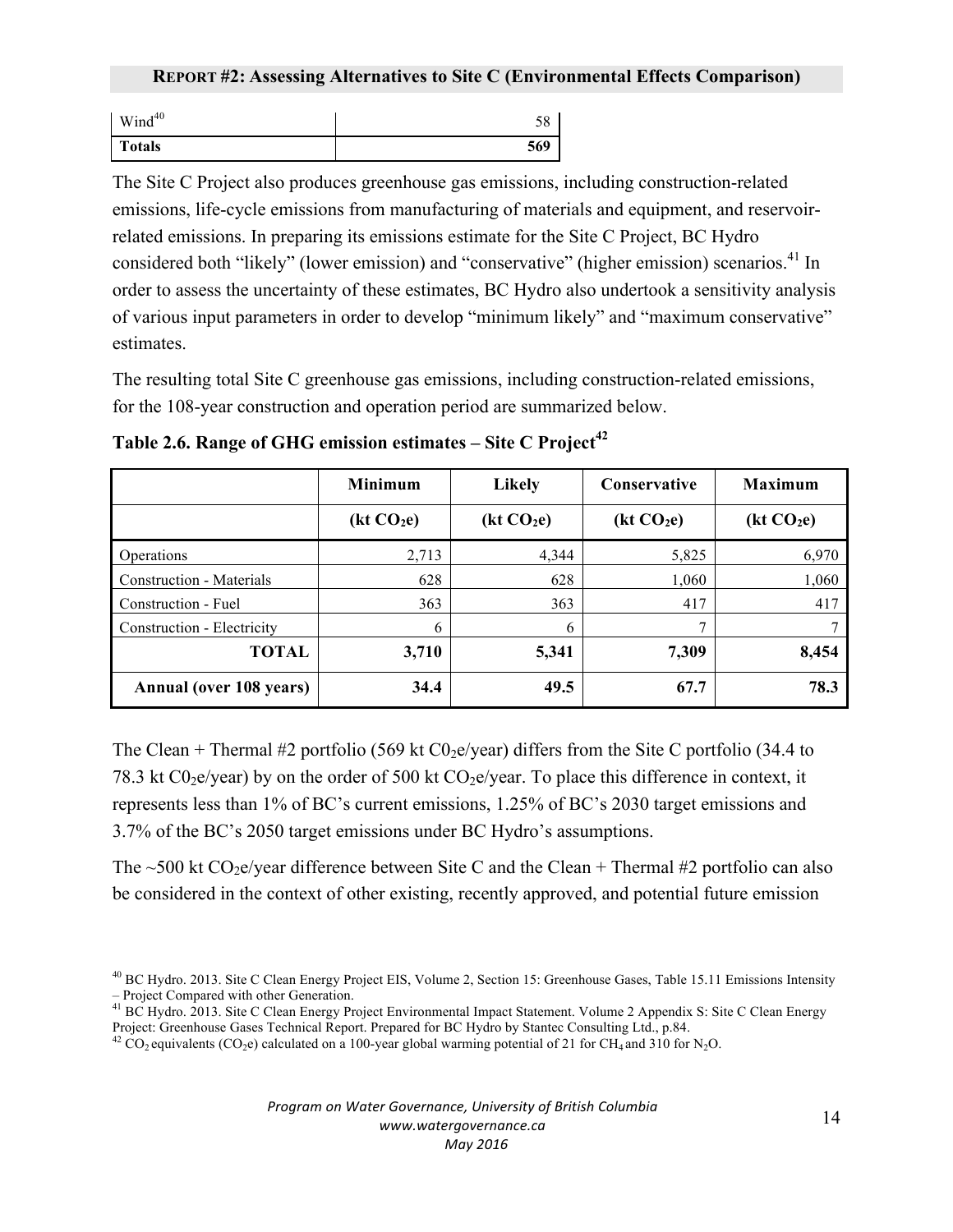### **REPORT #2: Assessing Alternatives to Site C (Environmental Effects Comparison)**

sources in British Columbia, as shown below in Figure 2.1. For example, the potential greenhouse gas emission reduction benefits of Site C are about 30% of the emissions of the largest single emitter in the Province, the Spectra Energy Fort Nelson Gas Plant.

Were the Pacific Northwest LNG export facility to be approved, its emissions would be more than 20 times the potential greenhouse gas emissions benefits of Site C, and would also represent over 95% of British Columbia's 2050 emissions reduction target set out in the *Clean Energy Act*.

The recently-approved Woodfibre LNG Project, even with its relatively low emissions intensity per tonne of LNG as a result of the use of electric drives, produces double the annual emissions of the Clean + Thermal #2 portfolio. The federal Minister of the Environment determined in March 2016 that the Woodfibre LNG Project is not likely to cause significant adverse environmental effects, including in relation to greenhouse gas emissions. On the basis of this very recent decision it is reasonable to conclude that the greenhouse gas emissions of the Clean + Thermal #2 portfolio would also not be considered a significant adverse environmental effect.

# **Figure 2.1 Portfolio GHG emissions compared to emission sources43,44,45**

<sup>&</sup>lt;sup>43</sup> Stantec. 2014. Pacific NW LNG Environmental Impact Statement and Environmental Assessment Certificate Application

Section 7: Greenhouse Gas Management, p. 7-14.<br>
<sup>44</sup> Environment Canada. 2014. Greenhouse Gas Emissions Reporting Program Online Data Search – Facility Reported Data.<br>
<sup>45</sup> Canadian Environmental Assessment Agency. Februar

Related Upstream Greenhouse Gas (GHG) Emission Estimates.